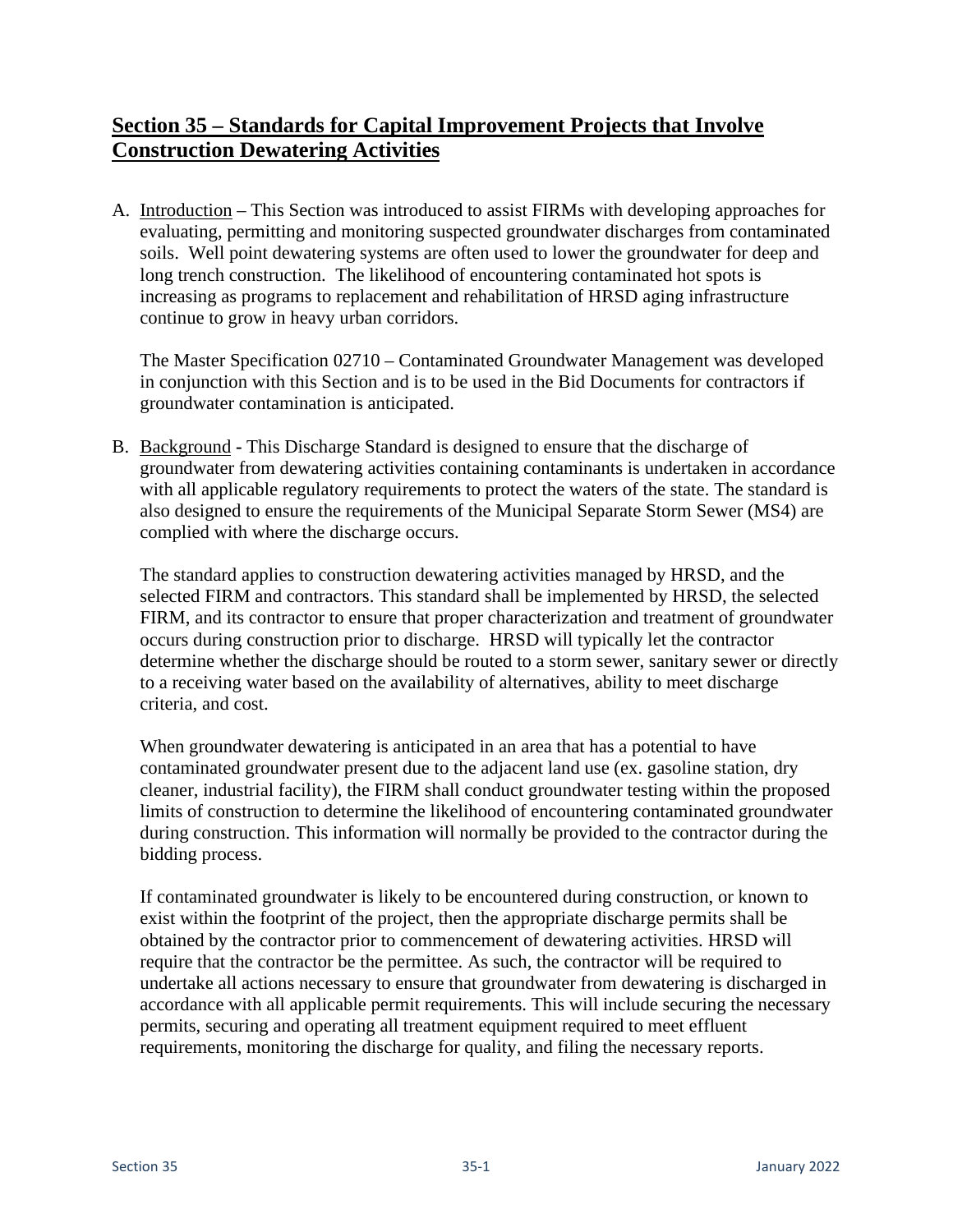During dewatering the contractor is responsible for conducting all effluent testing required by the permit and meet the reporting requirements by filing within the required timeframe specified in the permit. HRSD shall be provided with copies of all reporting, to include Discharge Monitoring Reports (DMRs), if applicable.

If contaminated groundwater is encountered during construction dewatering activities and no discharge permits have been acquired and/or a groundwater treatment system is not operational, then dewatering activities shall cease immediately until appropriate action is taken.

Construction dewatering activities shall only be conducted in accordance with the applicable permit(s) to comply with the regulation under Sections 301(a) and 402 of the Clean Water Act (CWA), as well as the requirements of the MS4 Permit in the locality where the discharge will take place.

C. Requirements

Appropriate discharge permits must be secured by the selected contractor prior to discharging contaminated groundwater from dewatering sites. The permits available for the discharge of contaminated groundwater are as follows:

- VDEQ VPDES General Permit for discharges of contaminated groundwater into the storm sewer system or state waters (VAG83).
- VDEQ VPDES Individual Permit for discharges of contaminated groundwater into the storm sewer system or state waters.
- HRSD Industrial Wastewater Permit Letter of Authorization for discharges into the sanitary sewer system for treatment by HRSD.

VDEQ and HRSD will accept discharges of contaminated groundwater only after an assessment of groundwater quality has been performed, and only in accordance with permit conditions. A schedule of the approximate timelines from assessment to general permit acquisition and treatment is provided as **Attachment A**.

Chemical analyses shall be performed in accordance to EPA/VDEQ approved analytical methods by a laboratory accredited through the Virginia Environmental Laboratory Accreditation Program (1VAC30-45 or 1VAC30-46). Contaminant Identification Table for assistance in identifying parameters of concern is provided as **Attachment B**.

- D. Receiving Sewer System
	- 1. Storm Sewer System

Groundwater discharges into the storm sewer system or directly into a surface water body must be in accordance with VDEQ and any local MS4 requirements. VDEQ has issued a VPDES General Permit (VAG83) which governs the discharge of wastewaters from sites contaminated by petroleum products, chlorinated hydrocarbon solvents, the hydrostatic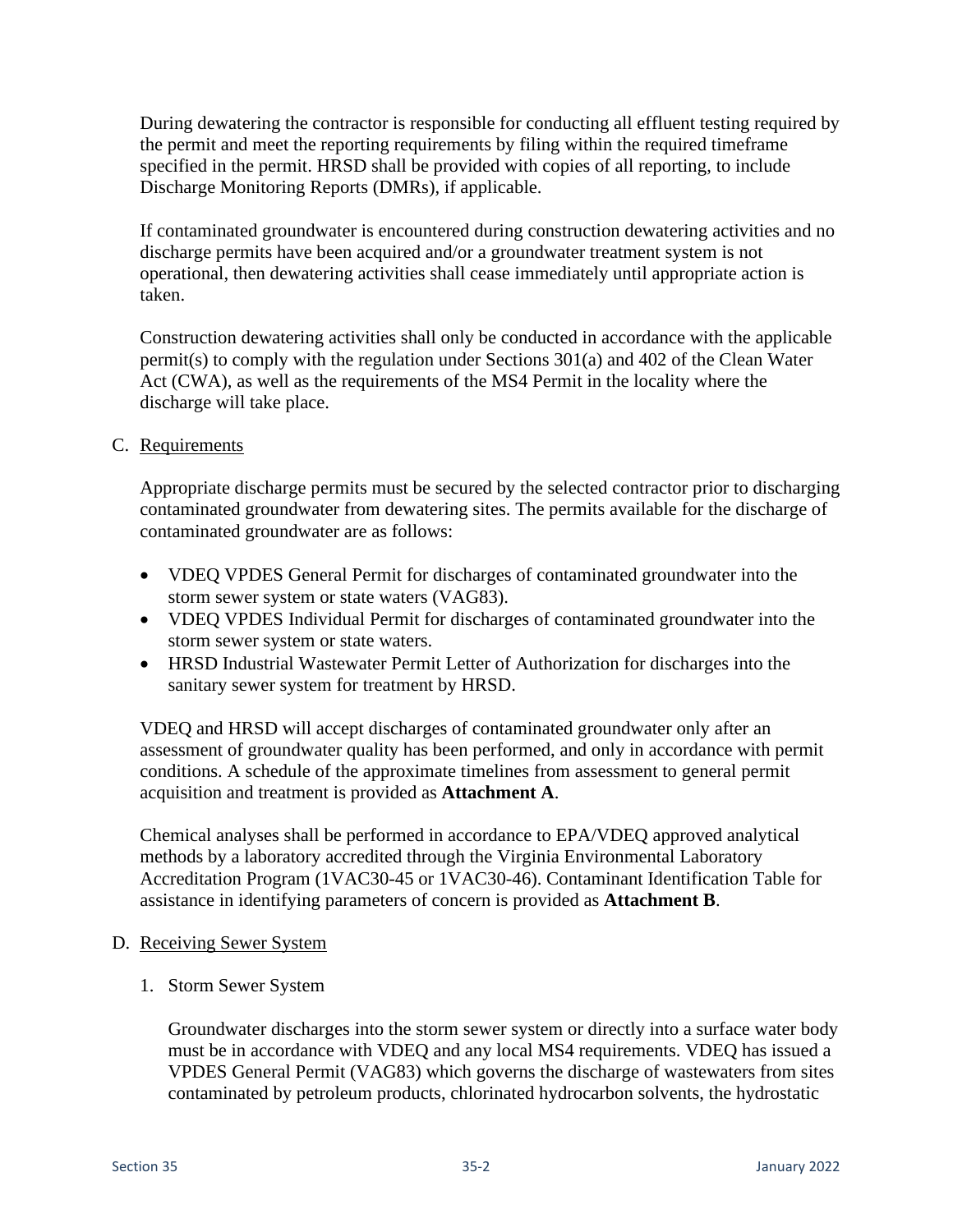testing of petroleum and natural gas storage tanks and pipelines, and the hydrostatic testing of water storage tanks and pipelines. Contaminated groundwater can only be discharged to state waters pursuant to this VPDES General Permit or an individual VPDES permit. The contractor must file a Registration Statement for coverage under VAG83 or file for an application for a VPDES Individual Permit.

Short-term discharges (14 days or less in duration) have immediate coverage under the VAG83 permit and are not required to submit a registration statement to the VDEQ to apply for permit coverage. However, written notification is required to be submitted to the VDEQ within 14 days of the completion of the discharge. This coverage may be used for emergency and planned short duration discharges. However, the contractor is still responsible for ensuring the discharge meets the criteria contained in the General Permit.

2. Sanitary Sewer System

When construction dewatering activities are discharged into the sanitary sewer, the discharge activities must be done in accordance with the HRSD Letter of Authorization. If the accepting sewage pump station is owned by a locality, the locality shall be contacted to confirm the volume of groundwater that can be discharged into its system.

For projects with high volume discharges or high concentrations of contaminants, the contractor may secure both the HRSD Letter of Authorization as well as the VDEQ General Permit to have the maximum flexibility during the discharge period. VDEQ constituent threshold levels in water discharged directly to state waters are more stringent than those that can be accepted by HRSD; however, the discharge of groundwater is not limited by volume. The HRSD Letter of Authorization contains a maximum allowable volume of groundwater discharge based on the capacity of the downstream sewage pump station.

Effluent from dewatering activities must be filtered to remove pollutants including sediment through an approved sediment trapping device, or both, prior to release to state waters, the storm sewer system, or sanitary sewer system as required by the Virginia erosion and sediment control regulations (9 VAC 25-850-10 et seq.), the Virginia stormwater management regulations (9 VAC 25-870-10 et seq.) and the Virginia Stormwater Management Program Construction General Permit regulations (9 VAC 25- 880-10 et seq.) as applicable.

If treatment is necessary, the groundwater treatment system shall be designed to remove sediments from the discharge and have the capacity to fully treat groundwater to the applicable discharge standard at the maximum expected concentrations of the constituent(s) of concern and at maximum discharge rate of the pump(s) being used for the anticipated duration of dewatering. EPA recommended treatment for constituents of concern is contained in **Attachment B**.